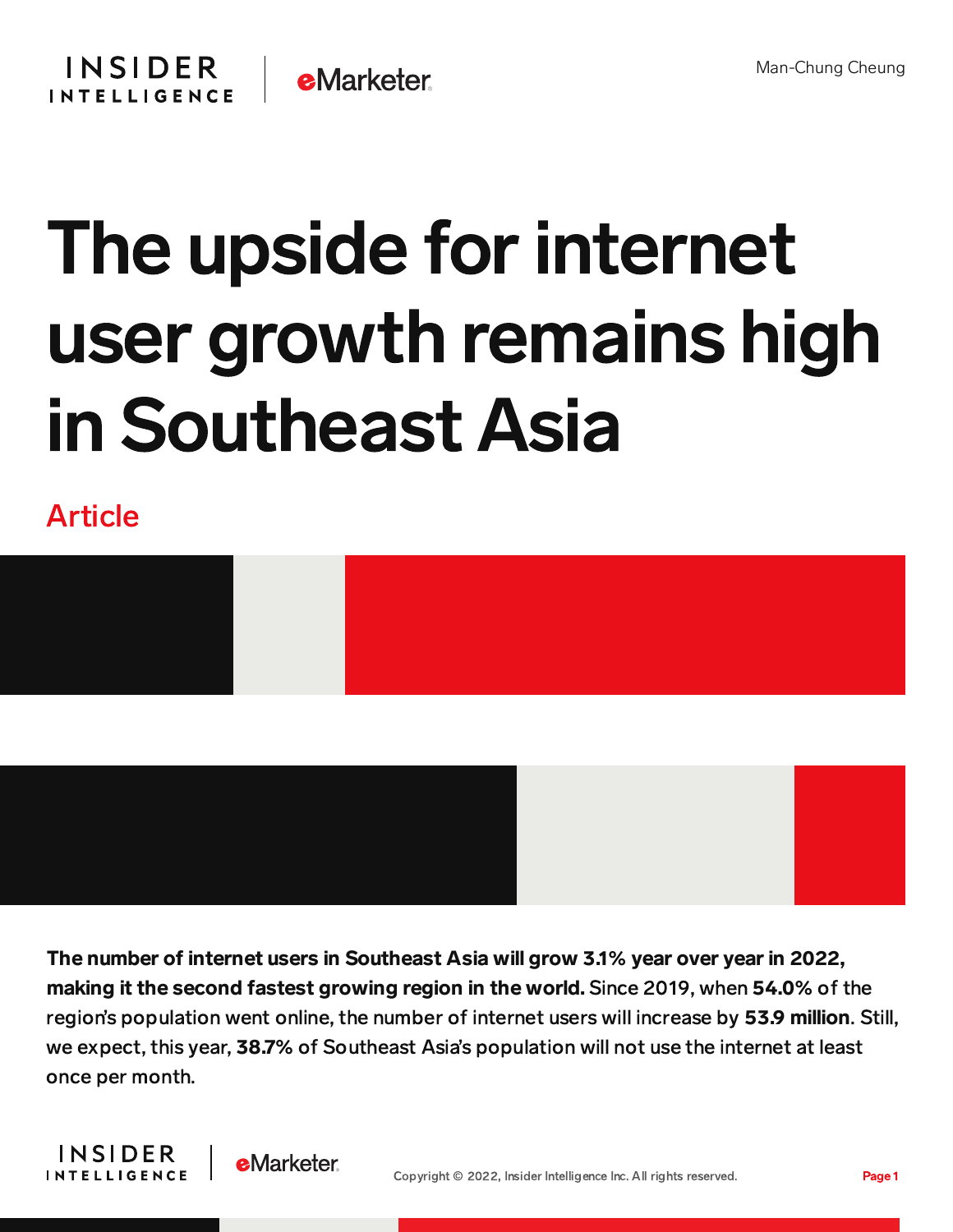

Annual internet user growth in Southeast Asia will now sit firmly in low single digits throughout our forecast period. The last time the region saw double-digit growth was 2016. Since then, internet user growth has been gradually decreasing—though it saw a once-in-ageneration bump from the pandemic in 2020. This year, internet user growth in the region will be highest in Indonesia (3.9%) and Thailand (3.2%). The overall growth rate in the region will level off to 1.4% by 2026.

Internet adoption varies widely across countries in Southeast Asia. Internet penetration among the population ranges from around 75% in the more mature economies to about 60% in the less developed ones. The underpenetrated countries offer significant upsides for digital commerce.

Southeast Asia**'**s internet user size will be tough to ignore at 370.7 million in 2022. But it will still be dwarfed by the giants next door—India and China. The six countries in the Southeast Asia subregion will account for 14.4% of internet users in all of Asia-Pacific in 2022, compared with 39.9% in China and 25.4% in India.

## Smartphones are integral for internet access

The smartphone is critical to online activities in Southeast Asia. In 2022, 88.0% of internet users in region will be smartphone users. Even so, feature phones have not yet completely disappeared: This year, nearly 3 in 10 mobile phone users in the region will be feature phone users.